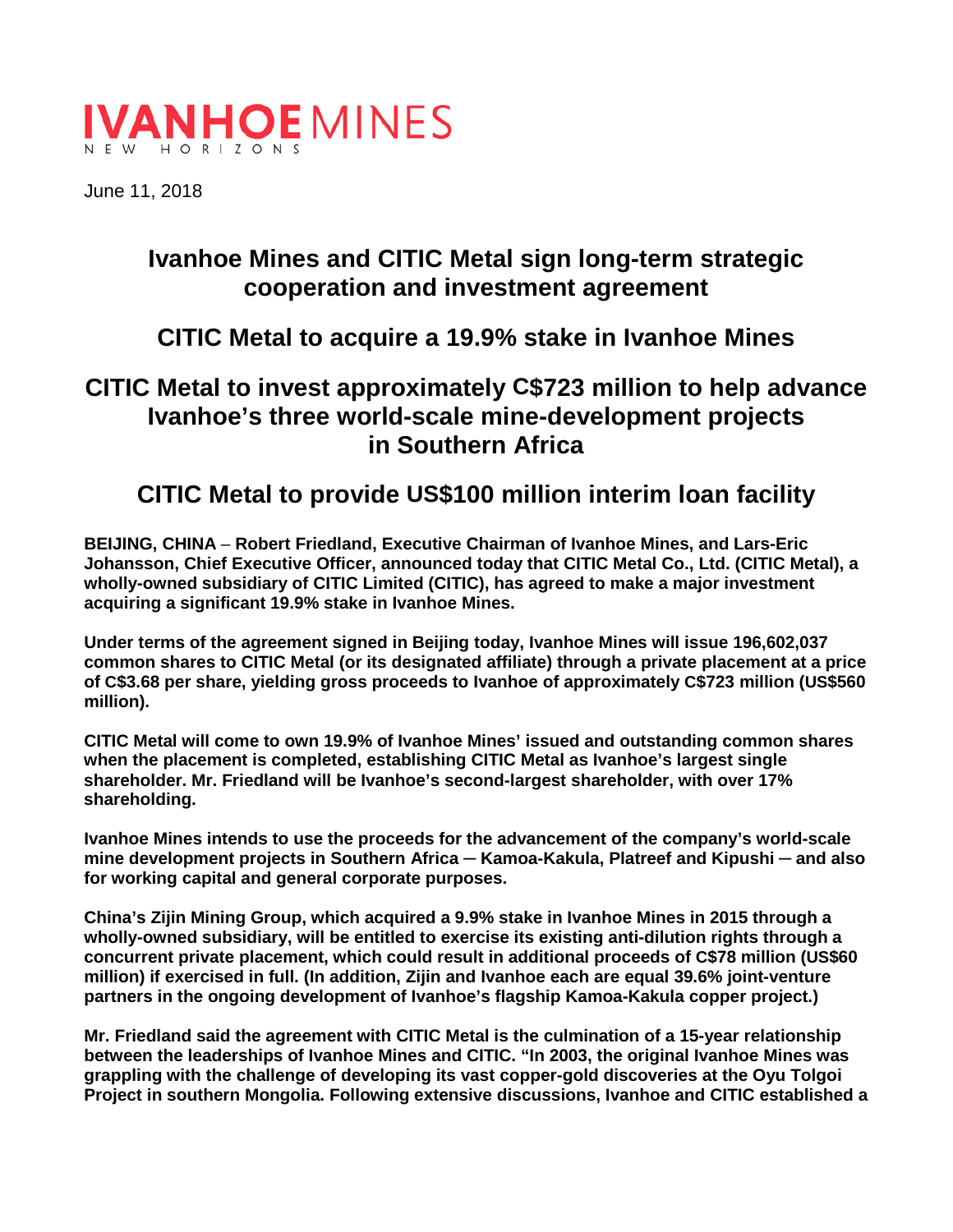**strategic alliance to cooperatively pursue a number of selected common interests in metals production and related technologies.**

**"For some time now, the board of directors and senior management of today's Ivanhoe Mines have been evaluating potential transactions that would combine the critical elements needed for Ivanhoe to advance the development of our exceptional assets that have been established in Southern Africa in recent years," Mr. Friedland added.** 

**"A fundamental, qualifying condition has been that any new partner must be complementary to our established partners, Zijin and the Japanese consortium led by ITOCHU Corporation. We are confident that CITIC Metal shares our vision and has the experience and financial resources to help us advance our three projects to production, creating value for Ivanhoe's stakeholders in the Democratic Republic of Congo and South Africa, and our international shareholders."** 



*ABOVE: April 23, 2003 – Ivanhoe Mines Chairman Robert Friedland and the then CITIC Group Chairman Wang Jun (left) announce the formation of a strategic alliance to pursue mutual mineral exploration, development and production interests.* 

**Mr. Friedland said that the strategic investment arranged by CITIC Metal – a respected stateowned enterprise in China, which now is the world's largest consumer of base metals – is a critical validation of the quality of Ivanhoe's assets.**

**"CITIC Metal will be playing a significant role in Ivanhoe's emergence as one of the world's leading producers of copper, zinc and platinum-group metals. Today, with CITIC Metal's commitment to this investment, Ivanhoe is one step closer to becoming Canada's next important, diversified mining company."**

**Sun Yufeng, President of CITIC Metal Group Limited, said that CITIC and Ivanhoe have shared a long-standing relationship dating back more than 15 years. "Mr. Friedland is a respected friend of CITIC and through this strategic investment we are delighted to become a partner in Ivanhoe's projects with Mr. Friedland and his accomplished team of mine finders and developers.**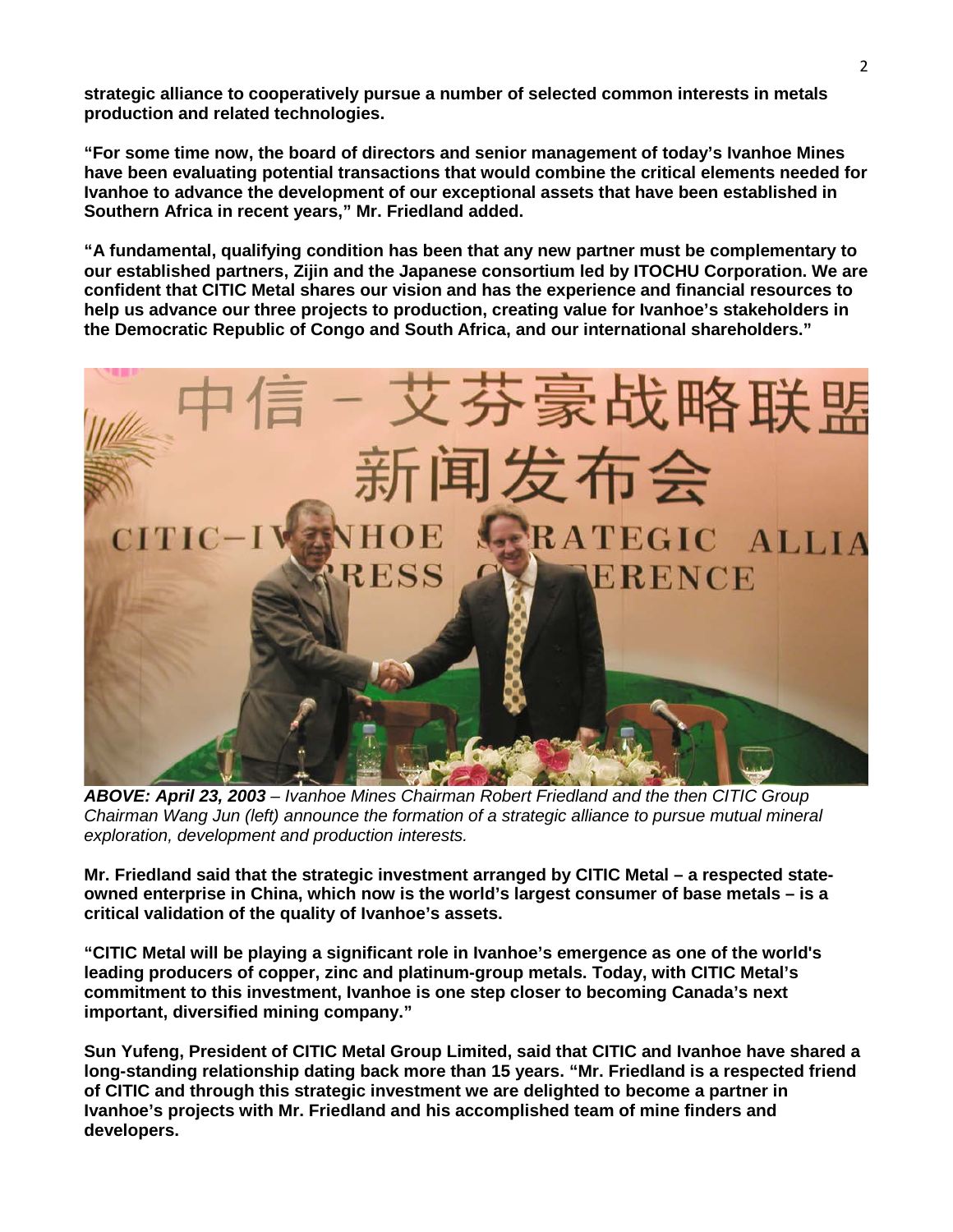**"CITIC Metal and Ivanhoe are truly complementary to one another. This cooperation will result in a win-win scenario. Together with existing shareholders and stakeholders, and by employing best international practice, we will achieve the gold standard for Sino-Canadian companies, resulting in a partnership that will benefit the people in the Democratic Republic of Congo, South Africa, China and Canada," Mr. Sun added.**

**"Ivanhoe's three projects are some of the world's best undeveloped mining assets. We are looking forward to working closely with the Ivanhoe team to build innovative, environmentallyand socially-responsible mines that can contribute to the advancement of economic transformations in Africa and China."**

**The Ivanhoe-CITIC Metal transaction is conditional upon completion of confirmatory due diligence and CITIC internal approval, which is expected in approximately 30 days. It also is subject to approval by the Toronto Stock Exchange, other customary closing conditions, and recordals and registration with certain Chinese regulatory agencies. Receipt of all necessary approvals and completion of the transaction is expected to take up to four months.**

### **CITIC Metal to make US\$100 million interim loan facility available to Ivanhoe Mines**

**While the required approvals are being obtained for the transaction, CITIC Metal has agreed to provide Ivanhoe with a nine-month, interim loan of US\$100 million in accordance with an agreed term-loan-facility agreement. The loan, which is expected to be available in approximately 35 days, will have an interest rate of 6%. It will be pre-payable, or will be repaid with part of the 19.9% private placement proceeds – or no later than nine months following draw-down. Mr. Friedland will provide a secured, limited-recourse guarantee and securities pledge securing of Ivanhoe Mines' obligation in support of the interim loan facility.**

### **Investor rights and lock-up agreements**

**Upon closing of the private placement, CITIC Metal and Ivanhoe Mines will enter into an investor rights agreement. Among key provisions:**

- **CITIC Metal will have the right to nominate two directors – one of whom will be independent – to Ivanhoe's expanded 11-member board.**
- **One CITIC Metal director nominee is expected to be Mr. Sun, who also would become a Co-Chairman of Ivanhoe Mines – a position he would share with Mr. Friedland.**
- **CITIC Metal will be granted anti-dilution rights to enable it to maintain its Ivanhoe ownership at 19.9%.**
- **CITIC Metal has agreed to use its reasonable commercial efforts to arrange project financing for the first phase of development for the Kamoa-Kakula Project.**

**As part of the private-placement agreement, CITIC Metal and Mr. Friedland have signed reciprocal standstill agreements that prevent either of them from increasing their ownership stake in Ivanhoe Mines to more than 19.9% until after closing and thereafter until January 8, 2022. In addition, upon closing CITIC Metal and Mr. Friedland will enter into a reciprocal disposition and tag-along agreement.**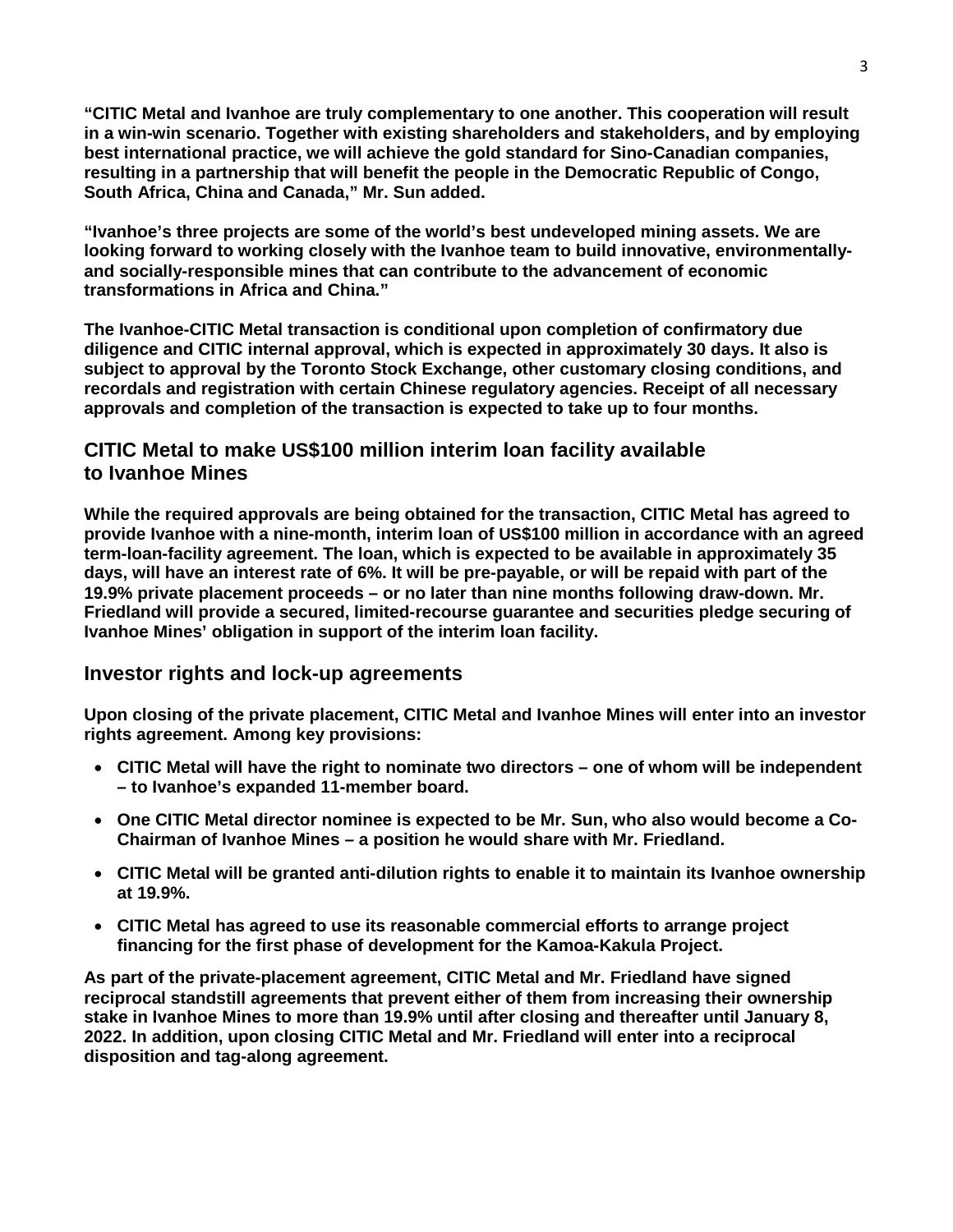### **About CITIC Metal and CITIC Limited**

**CITIC Metal Co., Ltd. is a wholly-owned subsidiary of CITIC Limited. As CITIC Limited's arm in the business of resources and energy, CITIC Metal specializes in the import and distribution of copper, zinc, platinum-group metals, niobium products, iron ore, coal, and non-ferrous metals, export of silver, trading of steel products, and investments in metals and mining projects. CITIC Metal's major mining investments include a 15% ownership in the Las Bambas copper project in Peru and leading a Chinese consortium in acquiring a 15% ownership in the Brazil-based niobium producer CBMM.** 

**CITIC Limited (SEHK:267) is China's largest conglomerate with total assets of more than US\$900 billion. Among its diverse global businesses, CITIC Limited focuses primarily on financial services, resources and energy, manufacturing, engineering contracting and real estate. CITIC Limited enjoys leading market positions in sectors well matched to China's economy. CITIC's rich history, diverse platform and strong corporate culture across all businesses ensure that CITIC Limited is unrivalled in capturing opportunities arising in China.**

**CITIC Limited is listed on the Stock Exchange of Hong Kong, where it is a constituent of the Hang Seng Index. CITIC Group Corporation, a Chinese state-owned enterprise, owns 58% of CITIC Limited.**

#### **About Ivanhoe Mines**

**Ivanhoe Mines is advancing its three principal projects in Southern Africa: 1) Mine development at the Platreef platinum-palladium-nickel-copper-gold discovery on the Northern Limb of South Africa's Bushveld Complex; 2) mine development and exploration at the tier-one Kamoa-Kakula copper discovery on the Central African Copperbelt in the Democratic Republic of Congo; and 3) upgrading at the historic, high-grade Kipushi zinc-copper-silver-germanium mine, also on the DRC's Copperbelt. For details, visit [www.ivanhoemines.com.](http://www.ivanhoemines.com/)**

This news release is not an offer of securities for sale in the United States. The securities being offered have not been and will not be registered under the United States Securities Act of 1933 and accordingly are not being offered for sale and may not be offered, sold or delivered, directly or indirectly, within the United States, its possessions and other areas subject to its jurisdiction or to, or for the account or for the benefit of, a U.S. person, except pursuant to an exemption from the registration requirements of that Act.

#### **Information contacts**

Investors Bill Trenaman +1.604.331.9834 Media North America: Bob Williamson +1.604.512.4856 South Africa: Jeremy Michaels +27.82.772.1122

#### **Cautionary statement on forward-looking information**

Certain statements in this news release constitute "forward-looking statements" or "forward-looking information" within the meaning of applicable securities laws. Such statements and information involve known and unknown risks, uncertainties and other factors that may cause the actual results, performance or achievements of the company, its projects, or industry results, to be materially different from any future results, performance or achievements expressed or implied by such forward-looking statements or information. Such statements can be identified by the use of words such as "may", "would", "could", "will", "intend", "expect", "believe", "plan", "anticipate", "estimate", "scheduled",